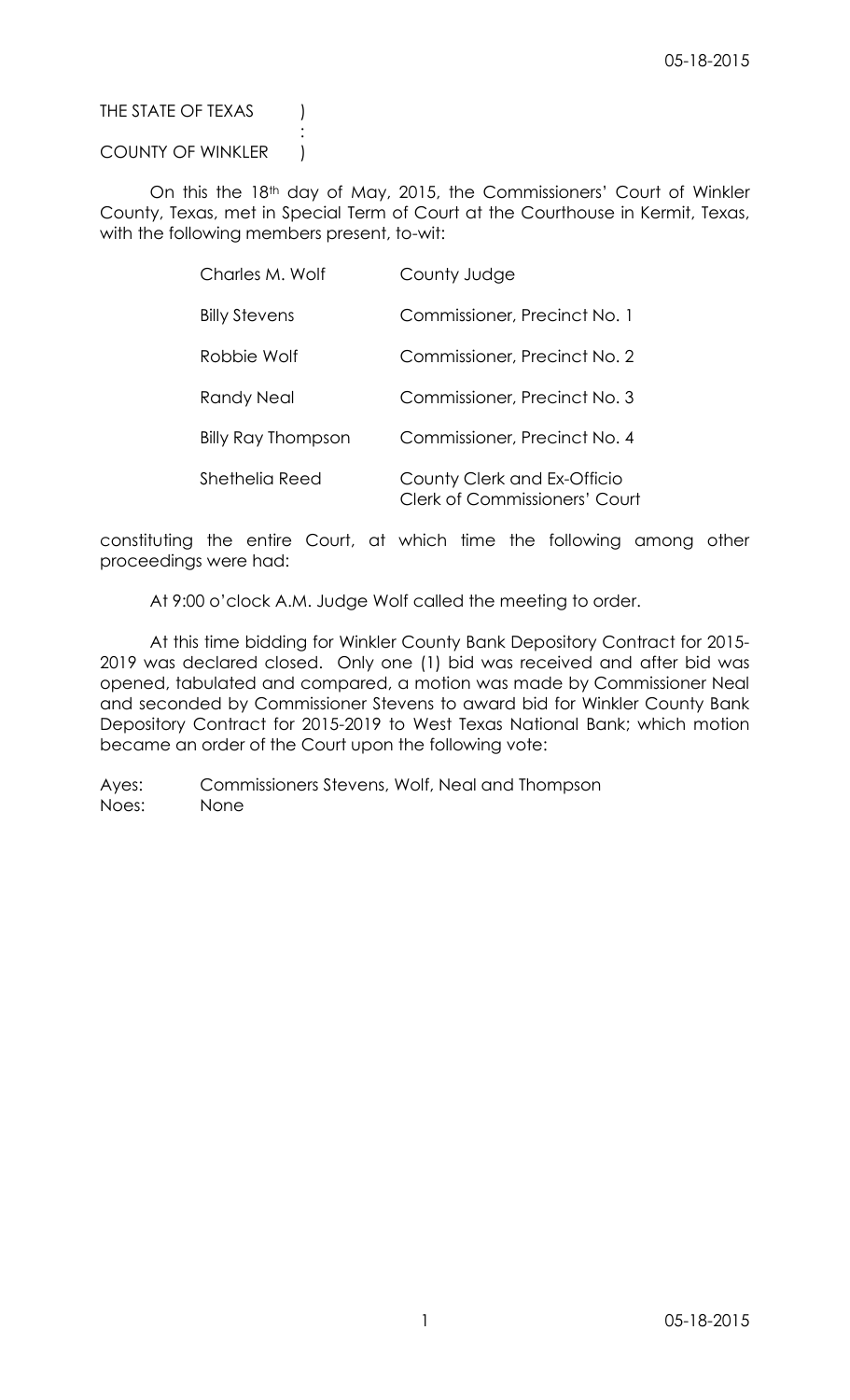

April 20, 2015

County Judge Charles Wolf Winkler County Commissioners Winkler County Auditor, Jeanna Willhelm 100 E Austin P O Drawer Y Kermit, Texas 79745

RE: 2015 Bid for Public Accounts - West Texas National Bank

Judge Wolf, Commissioners, and Ms. Willhelm,

West Texas National Bank is pleased to provide you with our 2015 bid for the financial accounts of Winkler County.

As an institution with deep West Texas roots going back to 1904, we realize the importance of solid relationships. We look forward to offering our assistance and knowledge to Winkler County every step of the way.

We are excited to offer a Federal Home Loan Bank Letter of Credit to help cover county deposit insurance needs. With this Letter of Credit, the need to monitor markets and pledge and unpledge securities is no longer needed.

We look forward to your reviewing our bid and thank Winkler County for the opportunity to offer our products and services.

Sincerely,

.<br>ملک

Felicia Jamison **Branch Manager** 101 East Avenue Kermit, Texas 79745 Cell (512) 865-8444 Phone 1-877-493-7862 ext.: 9831 Fax: 432-586-6191 fjamison@wtnb.com https://www.wtnb.com

101 East Avenue, Kermit, TX 79745 = 877-493-7862 = WTNB.com

MEMBER FDIC@ EQUAL HOUSING LENDER

### **WINKLER COUNTY**

### **BANK DEPOSITORY SPECIFICATIONS**

Sealed bids will be opened on Monday, May 11, 2015 at 9:00 a.m. during the Winkler County Commissioners' Court for the Winkler County Bank Depository Contract for 2015-2019. Bids may be submitted in person directly to the Winkler County Judge, 1<sup>st</sup> Floor Courthouse, 100 E. Austin, Kermit, Texas 79745 or by mail to the Winkler County Judge, P.O. Drawer Y, Kermit, Texas 79745. Bids must be enclosed in a sealed envelope marked "Bid Application, Bank Depository Contract" and must be submitted by 9:00 a.m., May 11, 2015.

Bids must comply with all State and Federal Regulations including Sec. 116.023, Local Government Code. The information required to comply with this regulation is:

| Total Revenue for 2014:             | \$16,232,974.43 |
|-------------------------------------|-----------------|
| $\frac{1}{2}$ of 1% of this amount: | 81,164.87       |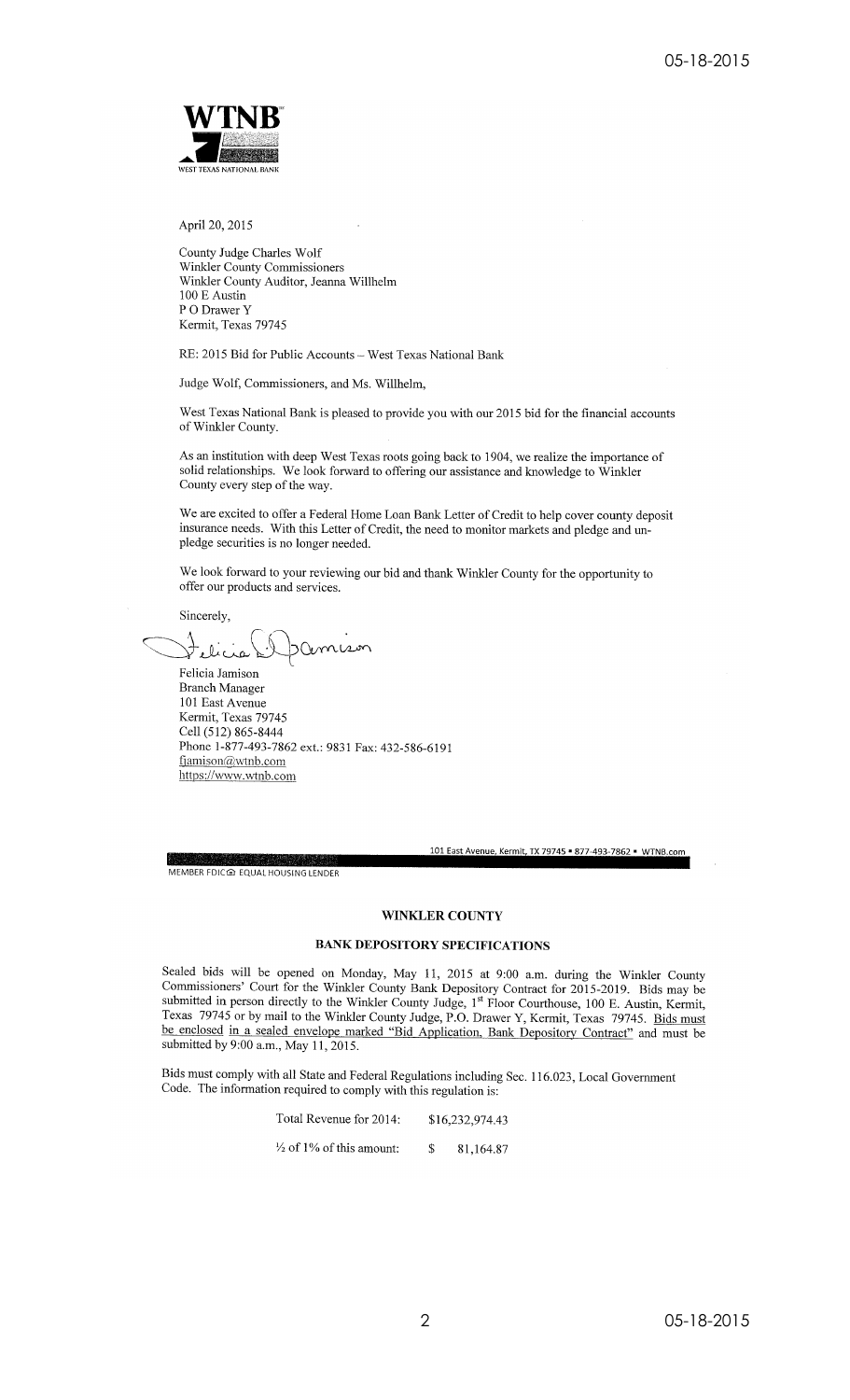### BID APPLICATION FOR DEPOSITORY CONTRACT OF FUNDS OF THE COUNTY OF WINKLER, TEXAS May 14, 2015 to May 14, 2019

The County of Winkler invites sealed bid applications for designation as a depository of such County for<br>the period of May 14, 2015 through May 14, 2019. The designation is effective until the end of the 60<sup>th</sup><br>day often day after the date fixed for the next selection of a depository as per Section 116.025 of the Local Government Code, Vernon's Annotated Texas Statutes. The contract shall allow the depository to establish, on the basis of negotiations with the county, new interest rates and financial terms of the contract that will take effect during the final two-years of the four year contract if the new financial terms do not increase the prices to the county by more than ten percent and the county has the option to choose to use the initial variable interest rate option or to change to the new fixed or variable interest rate options proposed by the depository. Bids for such designation and for custody of county funds as hereinafter set<br>out, will be received until 9:00 a.m., May 11, 2015, by the County Judge of Winkler County, at which time they will be opened publicly. Bids will be considered by the Winkler County Commissioner's Court, Winkler County Courthouse, Kermit, Texas at 9:00 a.m., May 11, 2015. This application is for bids for County Depository, County and District Clerk Trust Funds, and all money collected and held by a District or County Official, in compliance with Vernon's Local Government Code as amended to the date hereof, and to the provisions of all other laws which may be applicable.

Sealed bid applications must be identified on the outside of the envelope: BID APPLICATION, BANK DEPOSITORY CONTRACT

### BID APPLICATION MUST BE SUBMITTED ON THIS FORM

#### WEST TEXAS NATIONAL BANK Name of Bank

The undersigned, a state or national bank corporation, hereinafter called Bidder will, for the privilege of receiving all funds or only demand deposits or interest bearing time deposits, as provided in the Texas Local Government Code, pay or provide the County as follows:

Please check the services you will provide and the charge for each respective service:

| 1. | Service for investment or bond<br>issues (paying, receiving, canceling,<br>transmitting, coupons/bonds) | No  | X.           | $Yes$ $$$ | 0.00 |
|----|---------------------------------------------------------------------------------------------------------|-----|--------------|-----------|------|
| 2. | Night Depository                                                                                        | No  | X            | Yes \$    | 0.00 |
| 3. | Remote Deposit Capture-<br>General Fund Account, Tax Account,<br>County Clerk Account                   | No  | $\mathbf{X}$ | $Yes$ $$$ | 0.00 |
| 4. | Internet Banking                                                                                        | No  | X            | $Yes$ $$$ | 0.00 |
| 5. | Electronic Payroll Banking                                                                              | No. | X            | $Yes$ $$$ | 0.00 |
| 6. | Safety Deposit Boxes                                                                                    | No. | X.           | YesS      | 0.00 |
| 7. | <b>Bank Drafts</b>                                                                                      | No. | х            | $Yes$ $$$ | 0.00 |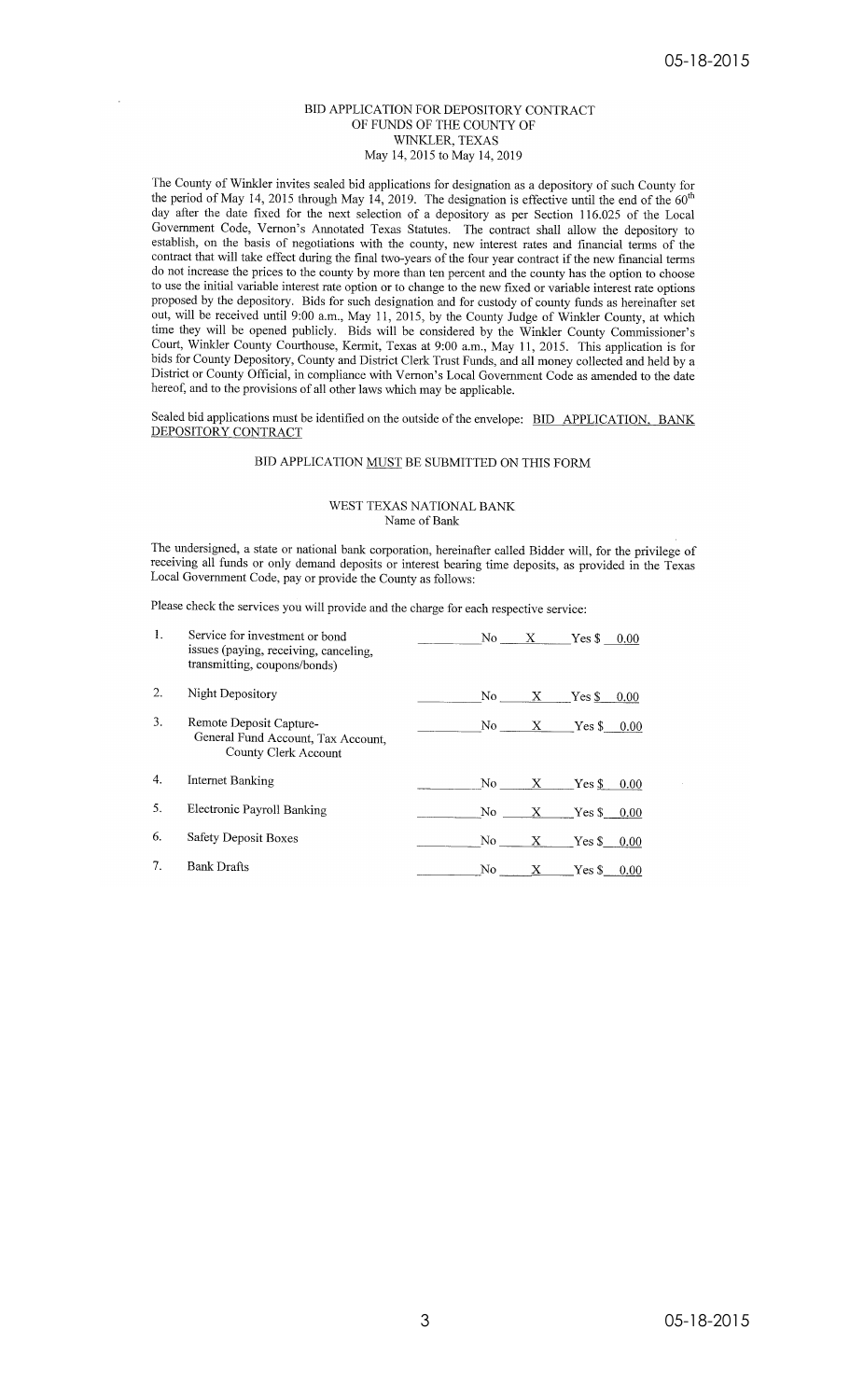| 8.  | Cashier's Checks/Money Orders                                                               |    | No         |              | $X$ Yes \$ 0.00        |
|-----|---------------------------------------------------------------------------------------------|----|------------|--------------|------------------------|
| 9.  | Transfer of monies/ACH wires                                                                |    | No r       |              | $X$ Yes \$ 0.00        |
| 10. | Stop Payment Fees                                                                           |    | No results |              | $X$ Yes $\sim$<br>0.00 |
| 11. | Overdrafts                                                                                  |    | No         |              | $X$ Yes \$<br>0.00     |
| 12. | Account Maintenance Fees                                                                    |    | No no      | $X$ and $X$  | Yes \$ 0.00            |
| 13. | Safekeeping Services (Includes<br>documents, computer backup tapes,<br>etc.)                |    |            |              | No $X$ Yes \$<br>0.00  |
| 14. | Provide and Furnish Checks                                                                  | X. |            |              | No Ves \$ BANK COST    |
| 15. | Provide and Furnish Deposit Slips                                                           | X  |            |              | No Yes \$ BANK COST    |
| 16. | Processing of Visa and Mastercard<br>in any office of the County which<br>uses this service |    | No         |              | $X = Yes$ \$ 0.00      |
| 17. | Loans                                                                                       |    | No.        | $\mathbf{X}$ | $Yes$ $$$<br>0.00      |

The Bidder will list for the County any services provided by the bank that will require a fee, not mentioned hereinabove, and list same below: Use a separate page if necessary.

### **SEE ATTACHED ADDENDUM**

The Bidder will offer the following terms and conditions for the handling of said funds:

- a. SEE ADDENDUM% bid rate on time deposits of more than \$2,500 but less than \$100,000, with maturities of less than 91 days
- **SEE ADDNEDUM**% bid rate on time deposits of more than \$100,000 with maturities of  $1-2$  $\mathbf b$ . vears
- $\mathbf{c}$ . SEE ADDENDUM% bid rate for demand deposits, checking, savings and trust accounts

Interest will be paid monthly with each statement cycle and will be based on **SEE ATTACHED ADDENDUM** 

Winkler County reserves the right to invest any or all of its funds in direct debt securities of the United<br>States or other type securities, certificates, warrants and Tex-pool (an investment service for public funds)<br>as a as allowed by law. Bidder will and shall aid and assist County in any such investment without charge.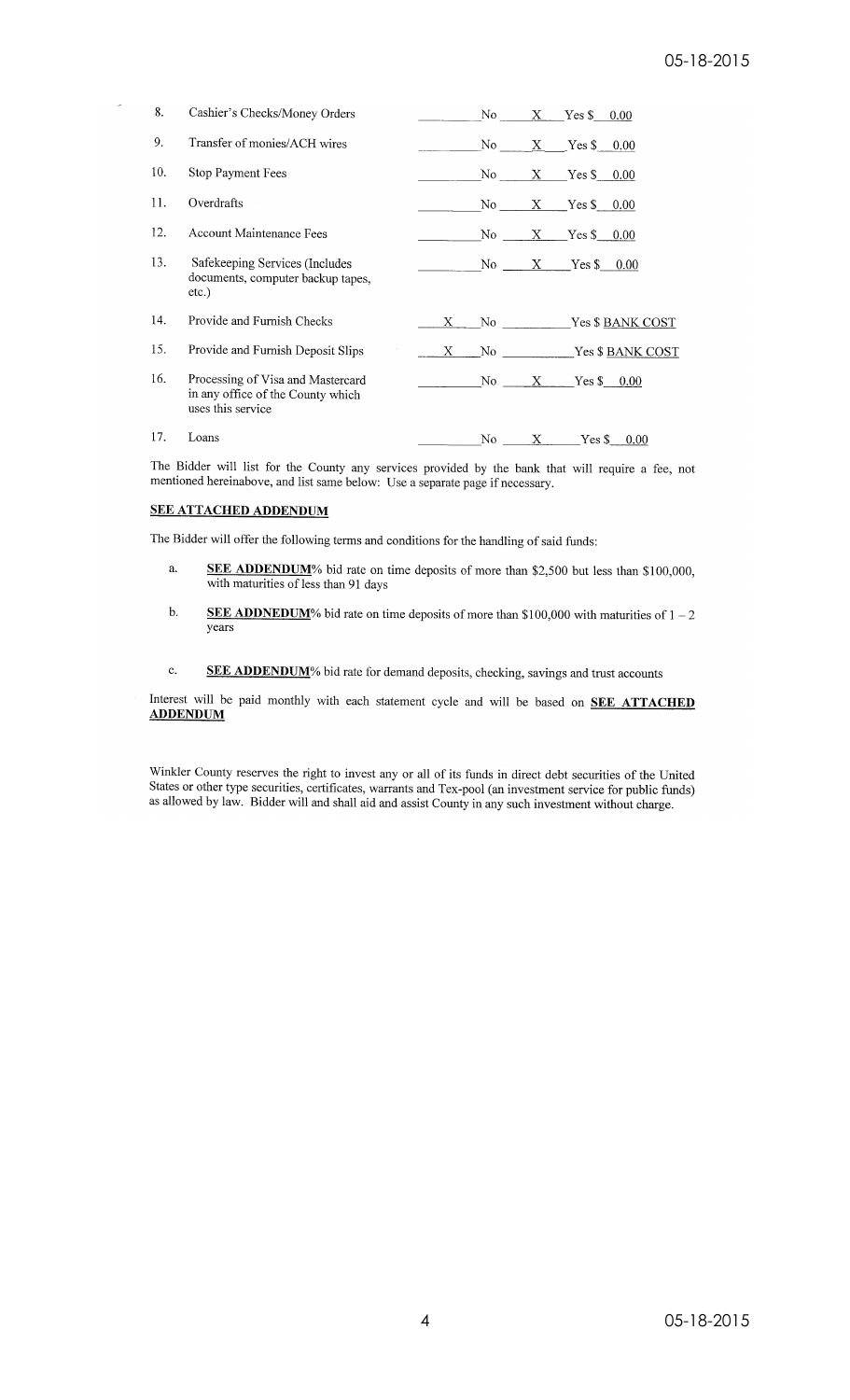The bank will, if selected and designated as the Depository of County of Winkler, Texas, qualify as such Depository by pledging sufficient securities acceptable to Winkler County of whikiel, rexas, quanty as such<br>Depository by pledging sufficient securities acceptable to Winkler County and held by a third party bank<br>for safek by a federal home loan bank to Winkler County in lieu of pledged securities. Collateral pledged securities shall be approved by the Depository's Board of Directors. Such approval shall be reflected in the Board's minutes, copies of these minutes to be furnished to Winkler County and maintained continuously from the date of its execution as an official record of the Depository.

Bidder shall make and deliver to the County Judge an application which states the amount of the bank's paid-up capital stock and permanent surplus, as provided for in Section 116.023, Texas Local Government Code, and the application must be accompanied by:

- (a) A statement showing the financial condition of the bank on the date of the bid application
- (b) A certified check for not less than one-half of one percent of the County's revenue for the year  $2014$  as a grad field 2014 as a good-faith guarantee on the part of said Bidder and that if said Bidder is accepted as county depository, then Bidder shall provide such bonds and securities as provided in the Texas Local Government Code. The certified check amount is \$81,164.87.

This bid application is requested by Winkler County and is made by Bidder with the expressed agreement and understanding that County reserves the right to reject any or all bids and the further right that if any portion of this bid and/or any contract between Bidder and Winkler County entered into by virtue thereof is invalid, the remainder of this bid application and/or resulting contract at the option of the County shall remain in full force and effect, and not be affected by said invalid portion or provision. The Commissioners' Court may reject those applicants whose management or condition, in the opinion of the Commissioners' Court, does not warrant placing county funds in their possession.

DATED this the 20<sup>th</sup> day of April, 2015.

BIDDER: WEST TEXAS NATIONAL BANK

.<br>ين يا  $\epsilon_{\rm By:}$ FELICIA D JAMISON

Title: BRANCH MANAGER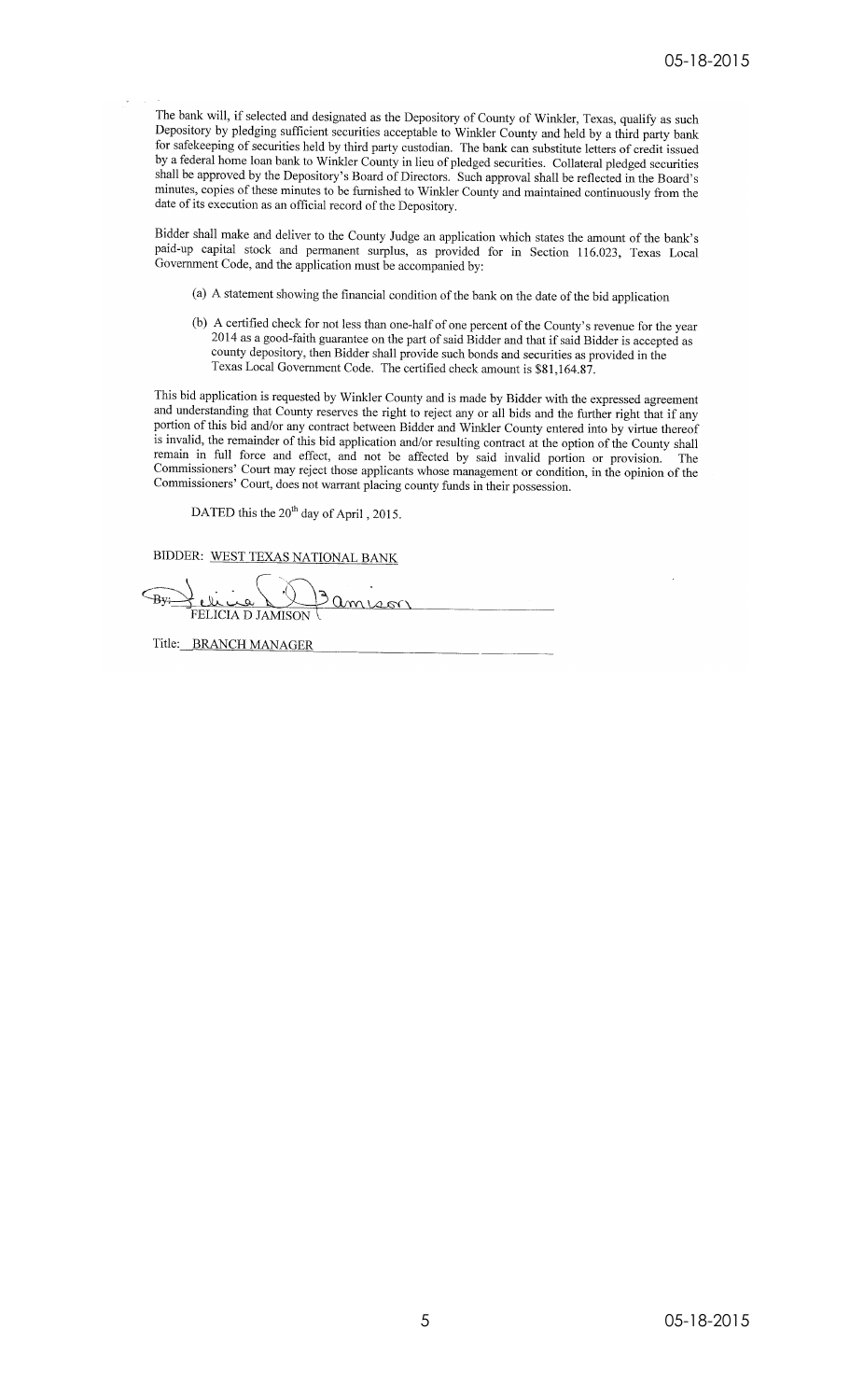

April 20, 2015

Judge Charles Wolf Winkler County Commissioners<br>County Auditor, Jeanna Willhelm

Judge Wolf, Commissioners, and Ms. Willhelm,

Please let this letter certify that as of 12/31/2014 the Paid Up Capital Stock & Permanent Surplus (also known as the Common Stock and Surplus) of West Texas National Bank was reported as \$79,599,000.00.

Thank You, elicia

Felicia Jamison **Branch Manager** 101 East Avenue Kermit, Texas 79745 Phone 1-877-493-7862 ext: 9831 Fax: 432-586-6191 fjamison@wtnb.com https://www.wtnb.com

MEMBER FDIC企 EQUAL HOUSING LENDER

05-18-2015

101 East Avenue, Kermit, TX 79745 = 877-493-7862 = WTNB.com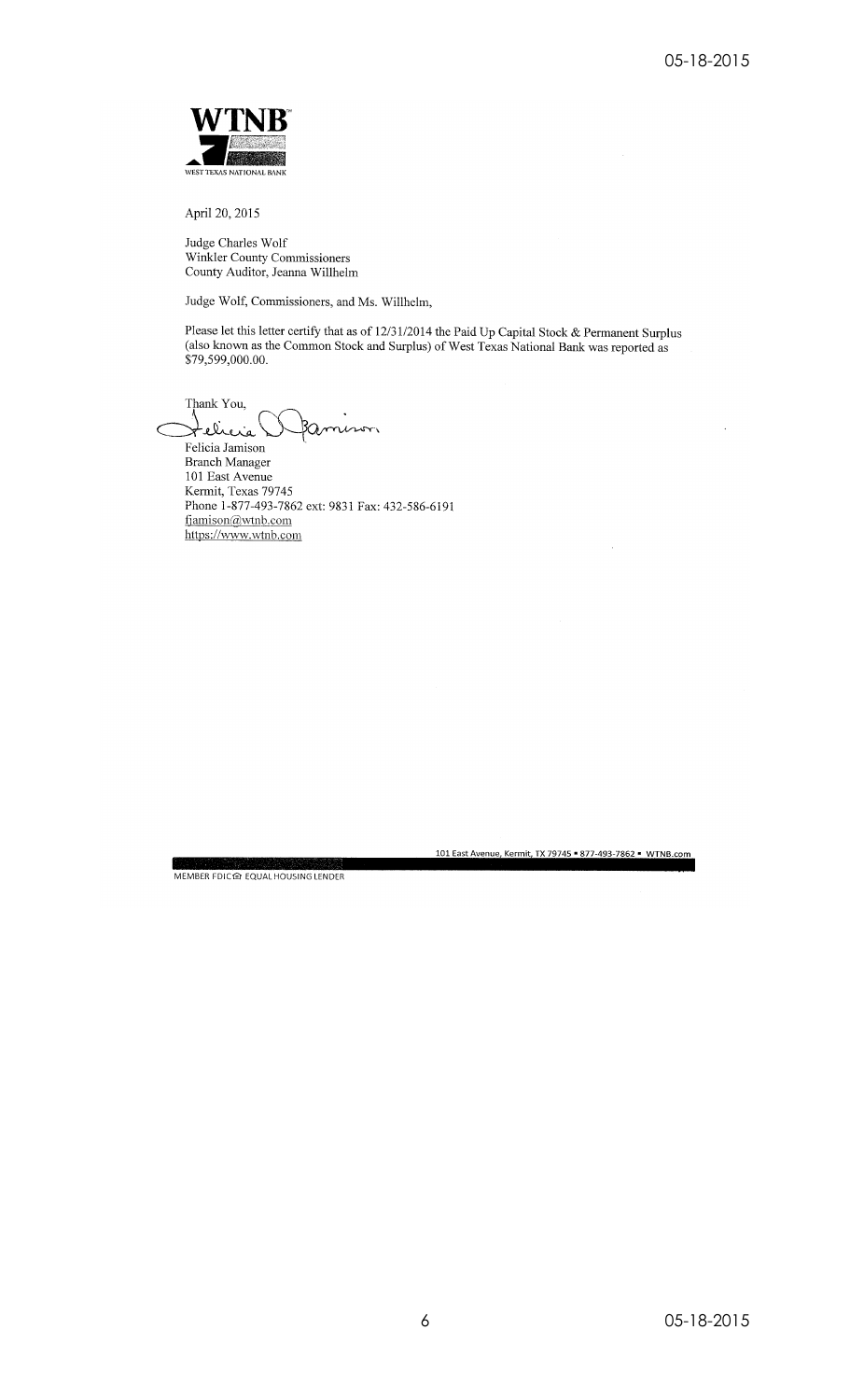April 8, 2015

### Addendum **Winkler County** Depository Bid

**Winkler County** C/o Jeanna Willhelm, Winkler County Auditor P O Drawer O 100 East Winkler Kermit, Texas 79745

West Texas National Bank respectfully submits this proposal to serve as your depository for the four-year period commencing May 14, 2015, and ending May 14, 2019.

### (1) DEMAND DEPOSIT ACCOUNT INTEREST

Under this proposal, Winkler County will be provided one or more interest bearing and/or non-interest bearing Business Image Analysis accounts with online Cash Management features, accessible via Internet Banking. All funds on deposit in your Business Image Analysis accounts will earn interest at the rate determined by the schedule set forth below and the rate will be adjusted on the first banking day of each month. Interest will be credited to the accounts each month. We use the daily balance method to calculate the interest on this account. This method applies a daily periodic rate to the principal collected balance in the account each day. The periodic

rate will be calculated as follows: .80 times the applicable Treasury Bill Rate  $=$  Daily Periodic Rate. The applicable Treasury Bill Rate is defined as the most recent "Bid" price for 13- week U. S. Treasury Bills (secondary market) as shown in the latest available publication of the Wall Street Journal. The U. S. Treasury Bill Rate will have a floor of .20.

The rates thus resulting are to be rounded, up or down, to the nearest hundredth of one percent, but not to exceed the rates on such deposits as authorized from time to time by regulations prescribed by the Board of Governors of the Federal Reserve System or other Federal Regulatory Agency.

### (2) OTHER CHECKING AND SAVINGS ACCOUNTS

Winkler County may open any of the other types of commercial deposit accounts that we offer both Interest bearing and non-interest bearing. West Texas National Bank will furnish a monthly detailed<br>imaged statement on each of the demand deposit accounts. Such statements will be mailed to you.<br>Statements will have 10 im available online as well.

#### (3) AVAILABILITY OF DEPOSITS

West Texas National Bank will give Winkler County same day availability for all items deposited to its accounts by 6.00 P. M. on business days. Interest will begin accruing the day we receive credit for the items, (i.e., interest will be paid on the collected balance). We generally receive credit for the items, (i.e., interest will be paid on the collected balance). We generally receive credit for 11th Federal require an additional day for collection, and Out-of-District, County items may require 2 days following the day of deposit. There will be no limit on checks or deposits.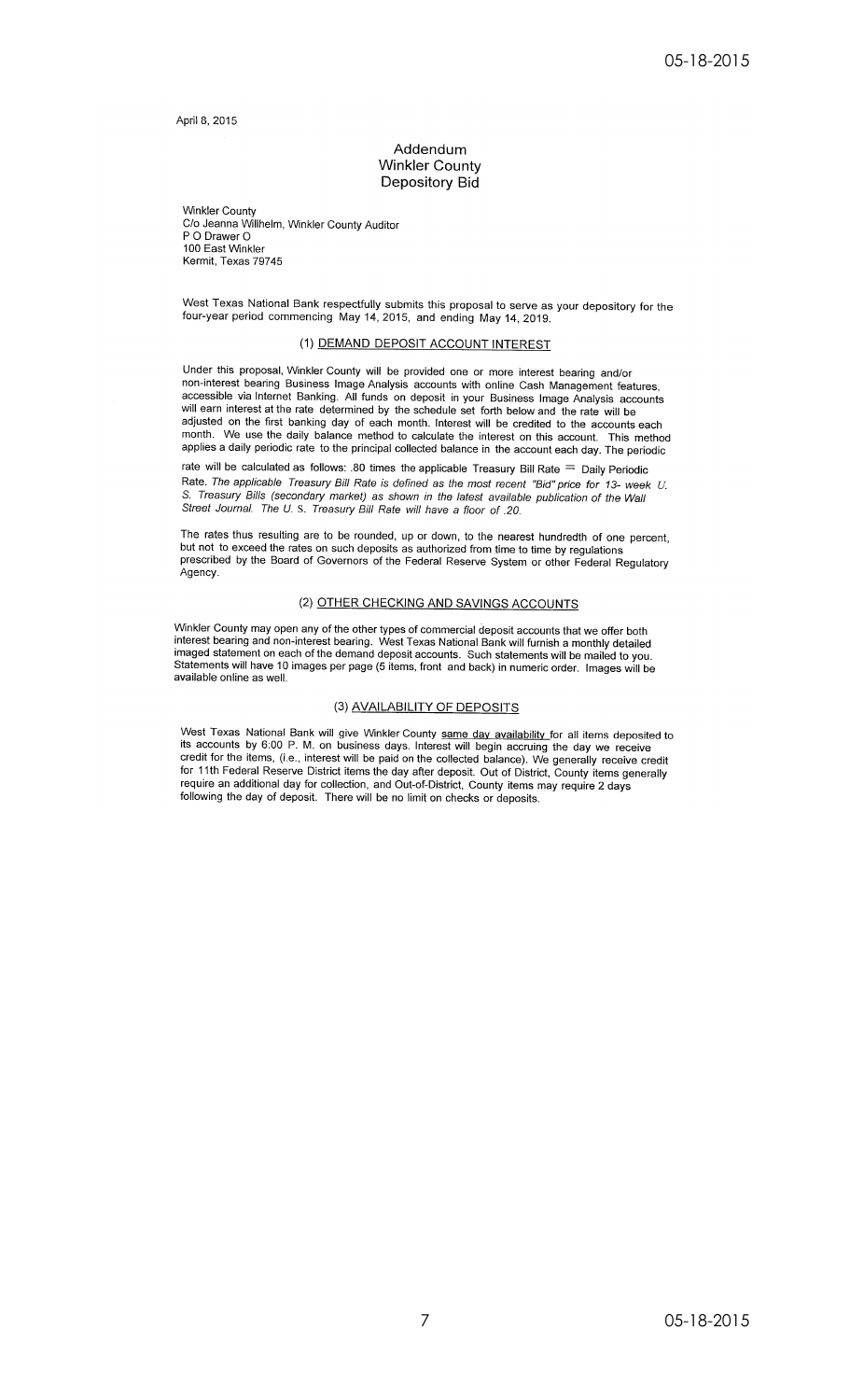#### (4) CASH MANAGEMENT AND REPORTING

You may use our Cash Management system for online access to account history, balances, transactions, images of checks, front and back, and statements for each of your accounts. The system is updated in real time to give you constant access to changes in your financial position. You will be able to originate ACH debits and credits, pay bills, send wire transfers, and perform ou will be able to brighter ACT traditional strength, pay bins, some wild entirely and perform<br>other cash management functions. You will be able to place stop payments using the online<br>system. We will provide up to six hou direct payroll deposit module of our Cash Management system, we will provide personal bankers at your site one day per year to establish bank accounts at our bank for your employees to facilitate<br>the direct deposit of their salary. However, there is no requirement for your employees to bank at West Texas National Bank. They may bank anywhere they choose, and still receive direct deposit of payroll and expense reimbursement.

# (5) POSITIVE PAY AND REMOTE DEPOSIT CAPTURE

West Texas National Bank has Positive Pay in its Cash Management system. Winkler County may elect to submit daily, a file of issued checks to our Cash Management system. We will compare checks presented for payment to the checks issued file, and show Winkler County the<br>exceptions online. Winkler County may then make the pay or return decision regarding any checks<br>presented but not shown on the che it reduces the work now required for Winkler County to reconcile its accounts.

West Texas National Bank now offers Remote Deposit Capture. This service allows a customer to<br>scan checks and transmit the images to the bank for posting and clearing. Customers will enjoy the convenience, the better deposit availability, and reduced transportation costs.

#### (6) CHARGES FOR SERVICES

West Texas National Bank will furnish, at no cost, necessary coin wrappers, zipper bags, and one<br>safe deposit box (5"x10", subject to availability). See Exhibit A of this Addendum for a list of services and associated fees.

If checks and deposit slips are ordered from other suppliers, we request that they contact us prior to printing.<br>regarding proper spacing for magnetic encoding and proper colors for imaging.

### (7) OVERDRAFTS

Winkler County will maintain funds in each of its accounts sufficient to cover any and all checks or other debits drawn against a respective account. Funds in one account may not be used to cover withdrawals from another. Fees for Items presented against an account with insufficient funds will be waived. There will be no insufficient funds handling charges levied for drawing against uncollected funds.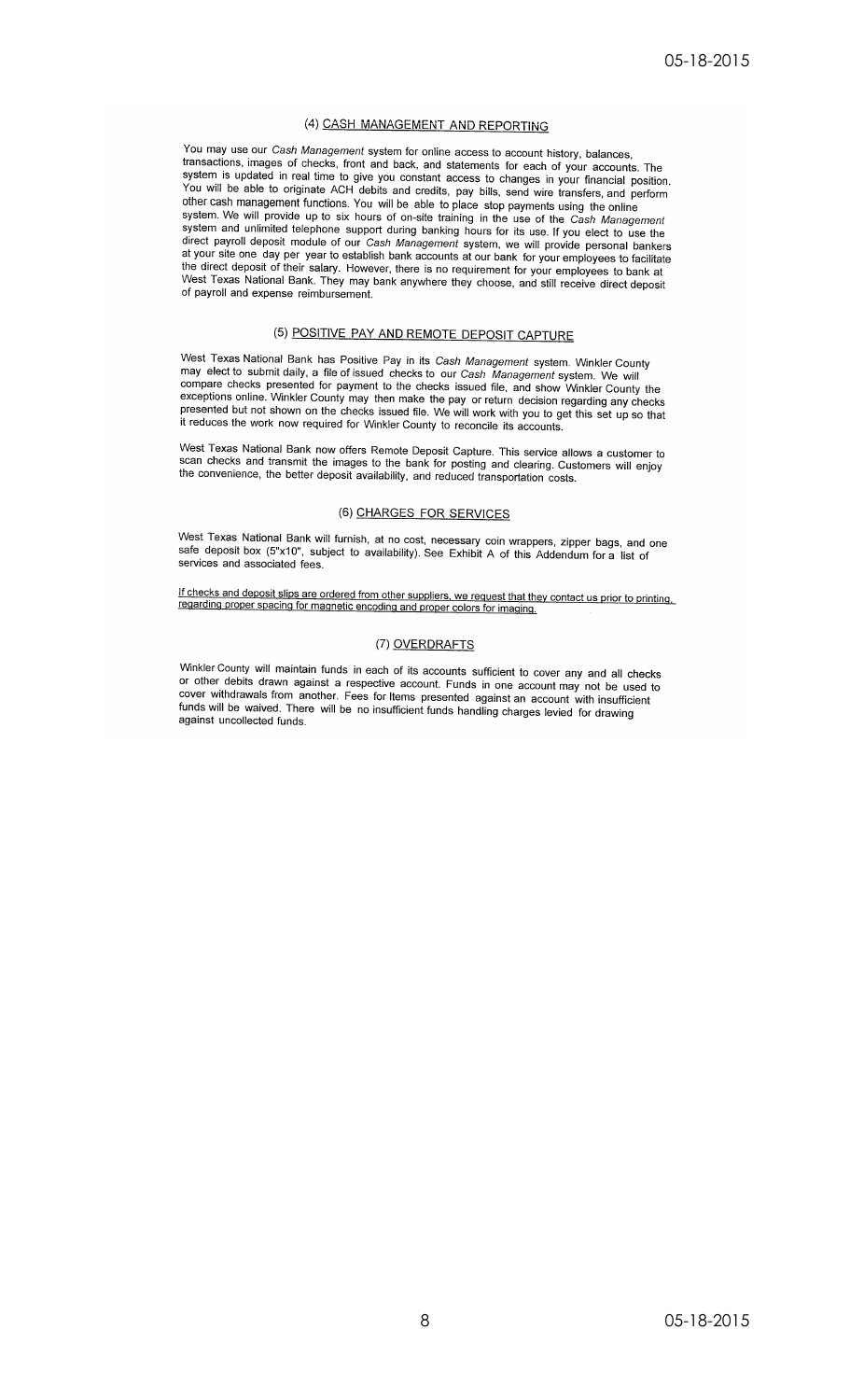#### (8) INTEREST BEARING TIME DEPOSIT ACCOUNTS

TIME DEPOSIT ACCOUNTS OF \$10,000.00 TO \$99,999.99 WITH A MATURITY OF 90 DAYS OR MORE

Deposits in this type of account must be in the form of a Certificate of Deposit. The interest rate on this type account will be fixed on the date the Certificate of Deposit is issued, and will be at the discount rate quoted in the Money Rate Section of the Wall Street Journal for the most recent auction of 26-week Treasury Bills LESS FIFTY BASIS POINTS (.50%). However, in no event, shall the interest rate on this term and amount of Certificate of Deposit be less than 0.10%. No Certificate of Deposit of this type will be issued for less than \$10,000.00 or for a term of less than 90 days.

### TIME DEPOSITS OF \$100,000.00 OR MORE WITH A MATURITY OF 30 DAYS TO 179 DAYS

Deposits in this type of account must be in the form of a Certificate of Deposit. The interest rate on this type account will be fixed on the date the Certificate of Deposit is issued, and will be equal to the discount rate quoted in the Money Rate Section of the Wall Street Journal for the most recent auction of 26-week Treasury Bills. However, in no event, shall the interest rate on this term and amount of Certificate of Deposit be less than 0.15%. No Certificate of Deposit of this type will be issued for less than 30 days or more than 179 days.

### TIME DEPOSITS OF \$100,000.00 OR MORE WITH A MATURITY IN EXCESS OF 179 DAYS

Deposits in this type of account must be in the form of a Certificate of Deposit. The interest rate on this type of account must be the date the Certificate of Deposit. The interest rate<br>on this type of account will be fixed on the date the Certificate of Deposit is issued, and will be<br>equal to the discount rate quoted i this term and amount of Certificate of Deposit be less than 0.25%.

Interest on all time deposits will be computed on a 365/365 day basis, will not be compounded, and will be paid at maturity.

All certificates of deposit that have not matured upon expiration of this contract shall remain on deposit with West Texas National Bank under the same term in effect during this contract, until such time as the deposit matures.

## (9) DIRECT INVESTMENT OF FUNDS

Should you desire to invest funds by the direct purchase of U.S. Treasury Bills, Notes, Bonds, or other investments, you will need to arrange for the purchase of such securities directly from the institution of your choice. We do not offer assistance in such purchases other than wire transfers in accordance with your instructions. Delivery and safekeeping of any securities purchased directly by you will be your responsibility.

#### (10) EXTENSIONS OF CREDIT

West Texas National Bank will consider applications for loans submitted by Winkler County from time to time during the term of this contract. Such loan applications will be subject to normal credit<br>underwriting requirements of the Bank, and will be subject to approval by the Bank's Board of Directors or appropriate Loan Committee designated by the Board of Directors. Approval of any<br>such loans will also be subject to compliance with all applicable statutes and regulations pertaining to loans to public entities. The interest rate for any such loans will be a variable rate<br>equal to the Prime Rate as quoted in the latest available publication of the Wall Street Journal, adjusted daily. The maturity date of any such loans may not exceed the term of this contract.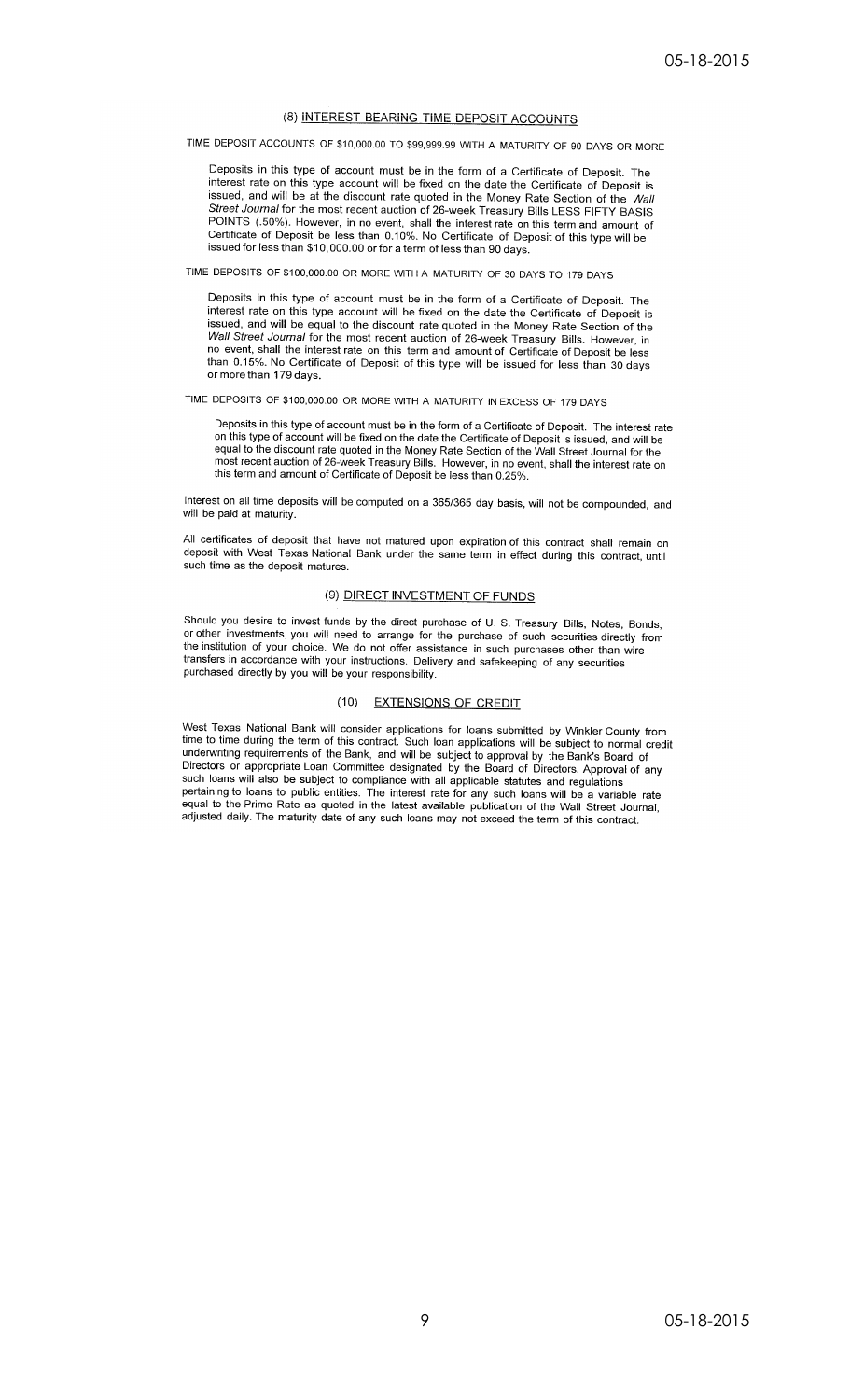# (11) PLEDGE OF COLLATERAL TO SECURE DEPOSITS

All funds deposited by Winkler County with West Texas National Bank, in the capacity of your Depository, which are not insured by the Federal Deposit Insurance Corporation, will be secured<br>by Letters of Credit issued by the Federal Home Loan Bank. Winkler County will direct West Texas<br>National Bank in the appropri

All funds deposited by WINKLER COUNTY with West Texas National Bank, in the capacity of your Depository, which are not insured by the Federal Deposit Insurance Corporation, will be secured by pledge of collateral having the lower of a par value or an estimated market value equal to such uninsured deposits at all times. Any collateral permissible under Sections 2256.009 and 2257.002 of the Texas Government Code, including Letters of Credit issued by the Federal Home Loan<br>Bank, shall be eligible as collateral under this contract, at the bank's option, and i<u>t is West</u> Texas National Bank's intention to exercise that option. If Letters of Credit issued by the Federal Home Loan Bank are not acceptable as collateral under this contract, then **Winkler County** should not accept our bid. If securities were to be pledged as collateral, they would be held in safekeeping by a correspondent bank designated by West Texas National Bank.

West Texas National Bank uses a third party provider to independently value its securities portfolio monthly. If securities were to be pledged as collateral, West Texas National Bank would furnish, by<br>the 15<sup>th</sup> day of each month, or upon five business days notice, a report listing securities pledged to Secure the Winkler County deposits. Such report would list the name of each security, the type or<br>description of each security, the maturity date of each security, the par value and the estimated market<br>value of each secur the face of the Letter of Credit and no monthly report shall be necessary.

### (12) OTHER STIPULATIONS

West Texas National Bank will require Winkler County to furnish us with a written statement outlining specific authority and procedures for County Officials to invest in certificates of deposits, initiate wire transfers or direct purchase of securities, and any other approved activities not<br>governed by demand deposit account signature cards The statement must detail those activities that may be authorized orally and by whom, and those activities that must be authorized in writing and by whom. The statement should also detail who is authorized to accept and/or release<br>securities pledged to secure your deposits. Specimen signatures of those authorized to initiate such activities must be included in the written statement.

This proposal is made subject to the rules and regulations governing such deposits promulgated from<br>time to time by the Federal Reserve Board, the Federal Deposit Insurance Corporation, or the<br>Comptroller of the Currency o

West Texas National Bank hopes our service will be satisfactory to you. We look forward to beginning this relationship, and appreciate the opportunity to submit this proposal to you. Should you have any questions concernin

Respectfully submitted,

West Texas National Bank Felico <u>Jolicua Bamuson</u> Bv

Approved and accepted this  $\frac{18}{18}$  day of  $\frac{M_{\text{avg}}}{M_{\text{avg}}}$  2015.

**Winkler County** 

By:

Suttlia Reed<br>Signature<br>Dray 18, 2015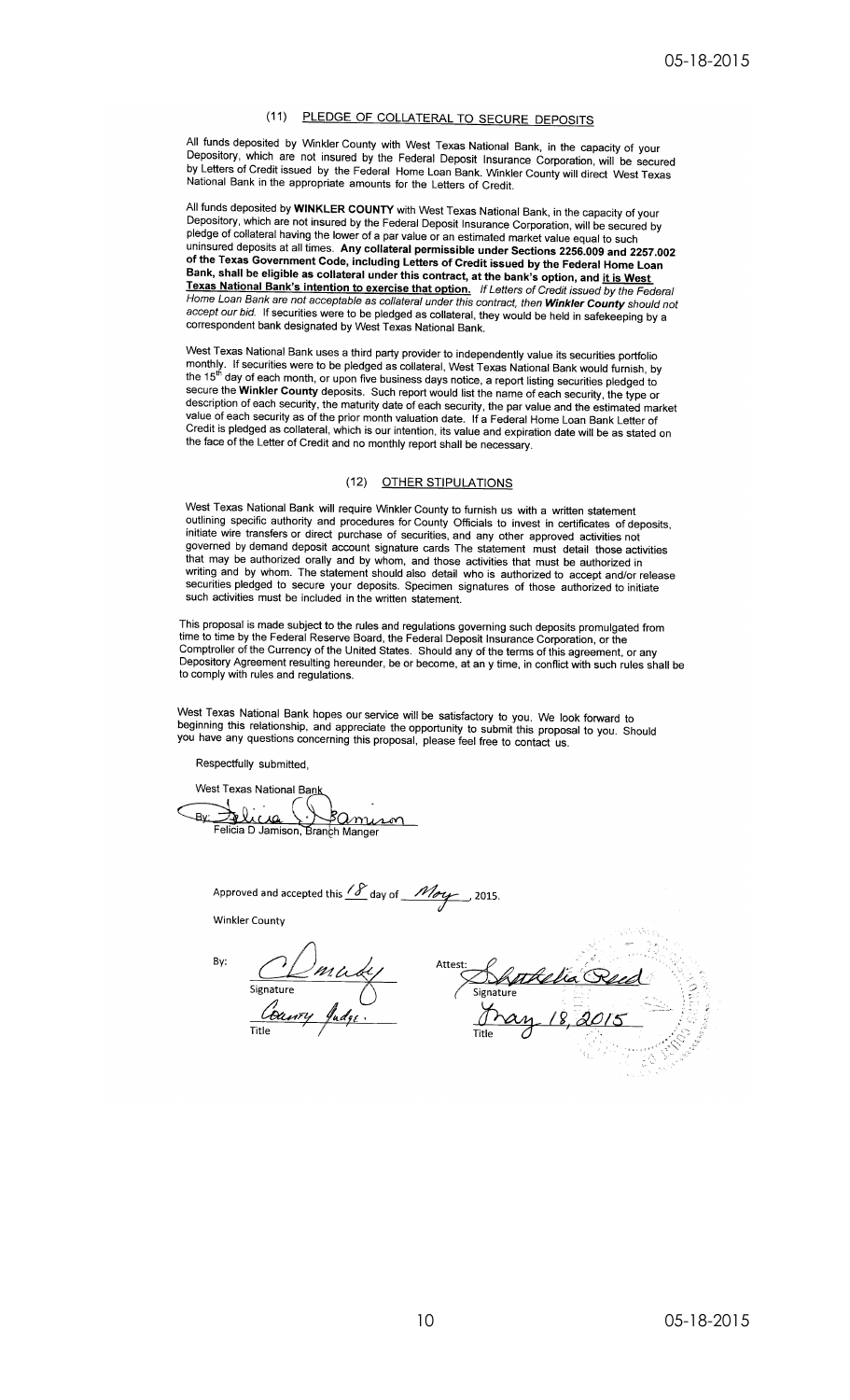# Exhibit A

| SERVICES DESCRIPTION               | <b>FEE CHARGED</b>                                        |
|------------------------------------|-----------------------------------------------------------|
| Account Maintenance                | \$0.00 Per Account                                        |
| Deposit Tickets                    | <u>\$0.00</u> Per _____<br>1                              |
| Items Deposited                    | \$0.00 Per                                                |
| Items Paid                         | $1 \underline{\qquad}$<br>$1 -$<br>\$0.00 Per _____       |
| Outgoing Wire Services             | <u>\$0,00</u> Per _____                                   |
| Stop Payment Requests              | $1$ <sub>---</sub><br>$1 \quad \qquad$<br>\$0.00 Per ____ |
| Coin Wrappers Furnished            | \$0.00 Per ____<br>1.                                     |
|                                    |                                                           |
| Insufficient Funds Handling Charge | \$0.00 Per<br>item                                        |
| <b>Night Depository Bags</b>       | \$0.00<br>1<br>Per                                        |
| Cancelled Check Images,            |                                                           |
| Front and Reverse Copies           | <u>\$0.00</u> Per _____                                   |
| Safe Deposit Box                   | 1<br>Varies By Size Per_____                              |
| Cashier's Checks                   | \$0.00 Per                                                |
| Traveler's Checks                  | \$0.00 Per<br>100 <sub>1</sub>                            |
|                                    |                                                           |
|                                    |                                                           |
| Positive Pay                       | \$0.00 Per<br>Month                                       |
| Lockbox                            | \$0.00 Per<br>Month                                       |
| Lockbox                            | \$0.00 Per<br>1                                           |
| Remote Deposit Capture             | \$0.00 Per<br>Month                                       |
| Sweeps and Zero Balance Accounts   | \$0.00 Per<br>1                                           |

If checks and deposit slips are ordered from other suppliers, we request that they contact us prior to printing, regarding proper spacing for magnetic encoding and proper colors for imaging.



# **WEST TEXAS NATIONAL BANK CONFIGUREM CONSTRATIONAL DANK**<br>Condensed Statement of Condition as of<br>Periods Ended December 31, 2014 and 2013

| ASSETS (amounts are in thousands)<br>12/31/2014 |                   | 12/31/2013        |                    |  |
|-------------------------------------------------|-------------------|-------------------|--------------------|--|
| \$                                              | 76,765<br>373,242 | \$                | 166,606<br>282,138 |  |
|                                                 |                   |                   | 426,372            |  |
|                                                 |                   |                   | 11.167             |  |
|                                                 | 32.255            |                   | 28,317             |  |
| \$                                              | 1,073,132         | \$                | 914,600            |  |
|                                                 |                   |                   |                    |  |
| \$                                              | 472,566           | \$                | 413,325            |  |
|                                                 | 385,085           |                   | 325,433            |  |
|                                                 | 107.967           |                   | 89,362             |  |
| \$                                              | 965,618           | \$                | 828,120            |  |
|                                                 | 0                 |                   | 0                  |  |
|                                                 | 2,715             |                   | 2.734              |  |
| \$                                              | 968,333           | \$                | 830,854            |  |
| \$                                              | 104,799           | \$                | 83,746             |  |
|                                                 |                   |                   |                    |  |
| \$                                              | 1,073,132         | \$                | 914,600            |  |
|                                                 |                   | 579.910<br>10.960 |                    |  |